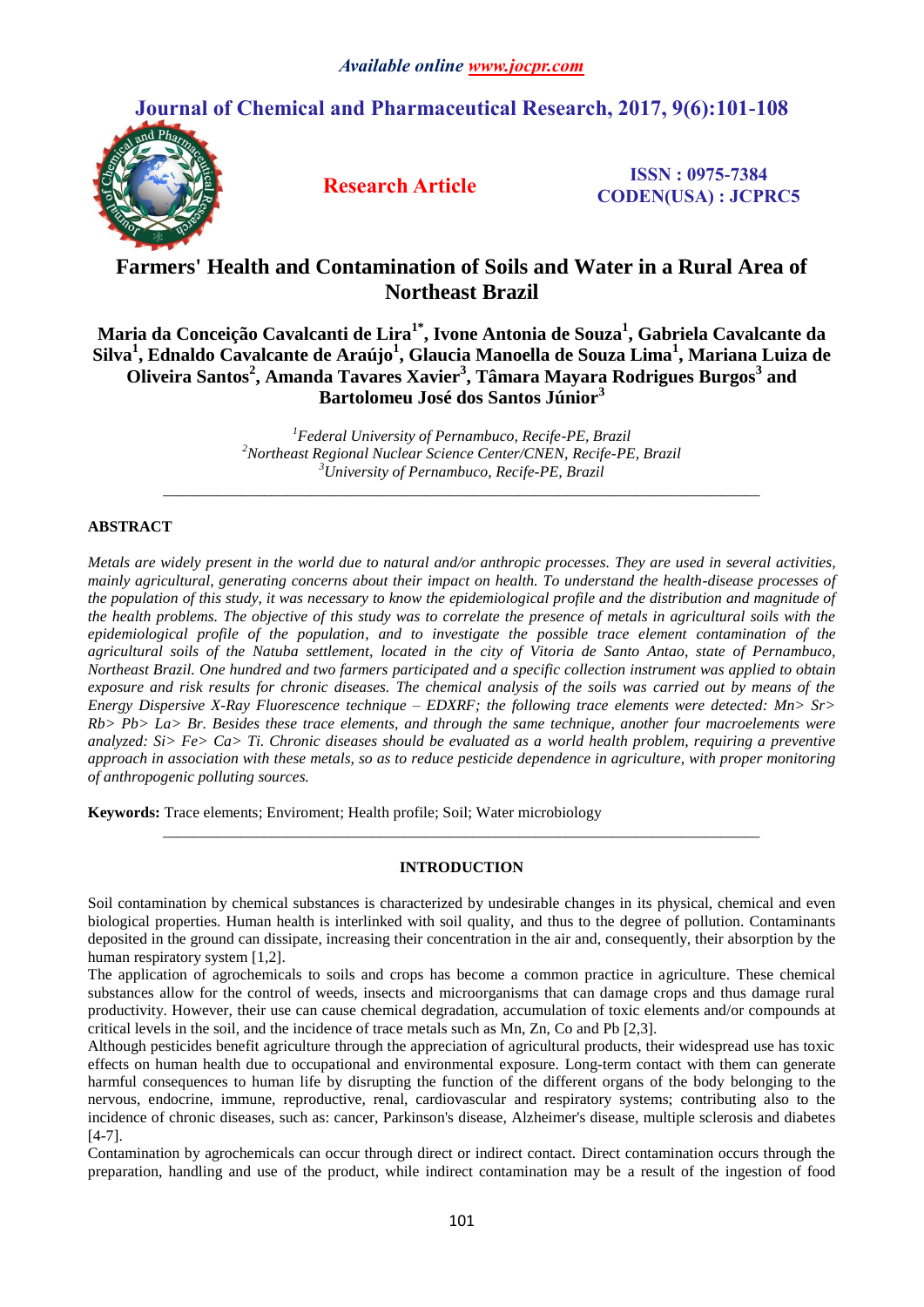and/or contaminated water. The interaction of rocks, air and water allows the polluted soil to transfer pollutants to surface water, groundwater, oceans, food chains, sediments, animals and humans [8,9].

The metals Cr, Cd, Mn and Ni, for example, may be included in the composition of harmful agrochemicals that accumulate within living organisms, causing serious diseases over time [8-10].

Phosphate fertilizers are a direct source of Cd contamination in agriculture and, because it is a long life element with slow excretion, its toxic effects in humans cause kidney failure and are possibly associated with hypertension. Similarly, Cr can also cause contamination in the thyroid artery and on the production of red blood cells, and cause polycythemia and coronary artery problems [11,12].

High doses of Mn and Cu can cause mental pathologies, such as Alzheimer's disease and manganism [13]. The Ni element can cause serious health problems, ranging from fatal heart attack, rashes, fatigue, headaches, heart problems, dizziness and respiratory disease. Zn is essential for the normal functions of the body and its deficiency can cause anorexia, diarrhea, dermatitis and depression, immune dysfunction and poor wound healing. However, its toxicity can lead to sideroblastic anemia [14].

In addition, contaminated soil by erosion, leaching caused by rainwater and the communication of water systems have helped to contaminate the water due to the use of agrochemicals, even when distant from the area of agricultural production. It should be noted that the contamination of a water system does not only represent problems in the use of water for agriculture, but also in the supply of a whole region and thus of the local population [15,16].

The World Health Organization considers exposure to these chemical compounds to be a public health problem, since more than three million people worldwide are contaminated annually and 80% of these contaminations develop into cancers. Contamination of the soil and the water sources by trace metals can impair the health of individuals, and due to the presence of these compounds in agrochemicals – and thus in agricultural activities – there is an urgent need to analyze the soil and water of rural areas; as it is important to identify the specific clinical aspects that compromise farmers' health [15-17].

Therefore the objective of the present study was to describe the epidemiological and clinical profile of the population and to carry out environmental analyzes of soil and water in the Natuba settlement, a rural area located in the city of Vitoria de Santo Antao, state of Pernambuco, Northeastern Brazil (Table 1).

## **EXPERIMENTAL SECTION**

#### **Study Population**

This is an exploratory descriptive study with a quantitative approach carried out in the settlement of Natuba, Vitoria de Santo Antao-PE. The study population consisted of all the farmers enrolled in the Natuba Farmers' Association. The casuistry of the survey comprised 102 farmers selected after considering the following criteria: both sexes; older than 18 years; time of agricultural activity exceeding 5 years; and agreement to participate in the research through signature of the Written Informed Consent Form (WICF). Figure 1 shows farmers' distribution.



**Figure 1: Distribution of farmers who participated in the study**

Data was collected through an interview form containing sociodemographic, clinical and environmental risk information, and through physical examination, blood pressure (BP) and anthropometric measurements (weight, height, waist circumference and neck circumference).

To verify weight and height, an anthropometric digital scale was used, maximum capacity of 150 kg with precision of 100 g, as well as a portable stadiometer with precision of 0.1 cm.

Body mass index (BMI) was calculated from these measurements according to the following equation (1):<sup>2</sup>

$$
BMI = \frac{weight(kg)}{height^2 (cm)}\tag{1}
$$

The cut-off points of the BMI adopted were those recommended by the WHO [18]: low weight (BMI < 18.5); Eutrophy (BMI 18.5 - 24.99); Overweight (BMI 25 - 29.99) and obesity (BMI  $\geq$  30.00).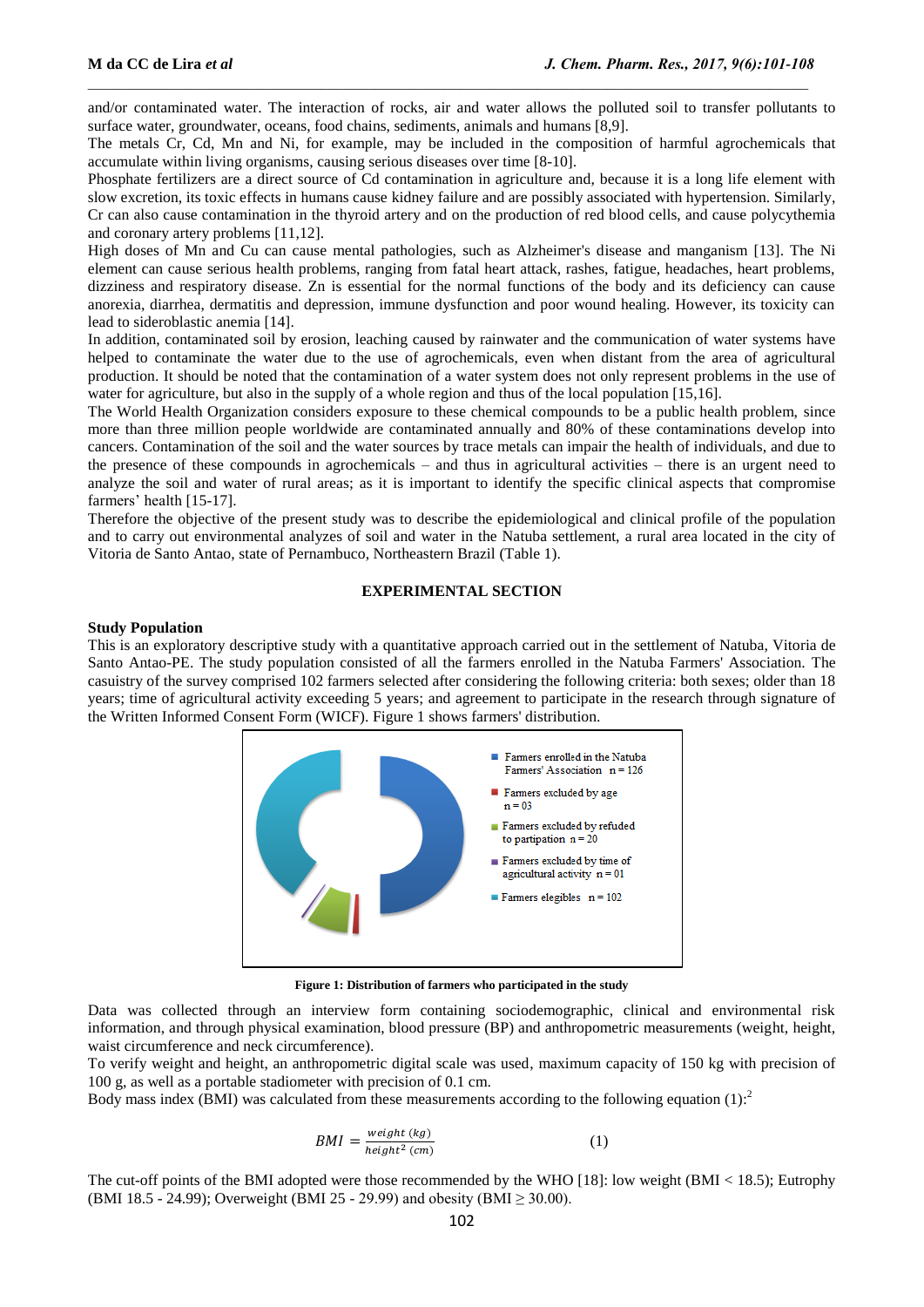The abdominal circumference (AC) was obtained at the slimmest curvature localized between the ribs and the iliac crest, with a flexible and inelastic tape measure without compressing the tissues. When it was not possible to identify the slimmest curvature, the measurement was obtained considering 2 cm above the umbilical scar. The cutoff points adopted for AC were those recommended by Leanet et al. [19], according to the degree of risk for cardiovascular diseases: increased risk for women ( $AC > 80$  cm) and for men ( $AC > 94$  cm), and much increased risk for women (AC  $> 88$  cm) and for men (AC  $> 102$  cm). The neck circumference (NC) was measured with a flexible tape measure at the base of the neck, starting at the cricothyroid cartilage. In men with prominence, the NC was measured below the prominence [20]. With regard to the classification of neck circumference, the values used were <37 cm and >37 cm for men, and <34 cm and >34 cm for women, according to Ben-Noun et al. [21]. A calibrated mercury column sphygmomanometer was used to measure blood pressure (BP). The measurement was performed on the left arm following the proposals of the National Program for the Control of Hypertension [22]. BP classification was performed according to Chobanianet et al. [23], which considers four levels in mmHg: normal (systolic BP <120 or diastolic BP <80); Pre-hypertension (systolic BP between 120-139 or diastolic BP between 80-89); Stage 1 hypertension (systolic BP between 140-159 or diastolic BP between 90-99) and stage 2 hypertension (systolic BP  $> 160$  or diastolic BP  $>$ 100).

## **Water Collection**

Samples were collected at five randomly chosen sites: a well that supplies the farmers living in the lower part of the settlement; the water tank that receives the water that is pumped from the well; a faucet from a health unit; a river; and a residence in the upper part of the region which receives water controlled by the State Co., representing the 49 residences. The procedures for collecting, conserving, transporting and analyzing the water samples were carried out according to the recommendations contained in the Standard Methods for the Examination of Water and Waster Water [24]. In a sterile vessel, 100 mL of water were collected for microbiological analyzes, conditioned into isothermal boxes and immediately transported to the Microorganism Collection Laboratory of the Federal University of Pernambuco - Department of Antibiotics/UFPEDA. The microorganisms of the group of the total Coliforms and *Escherichia coli* [25] were investigated as bioindicators of microbiological contamination. To determine the integrity of the water, a count of the heterotrophic bacteria was carried out from the collected samples. The analyzes were performed according to the methodology of APHA, 2012 [24].

#### **Soil Collection**

Fifty-four soil samples were collected from seven locations in the study area at a depth of 0-25 cm, using a straight acrylic shovel. In each lot, samples were collected at the center and at the extremities  $(n = 5)$ , at a distance of 75 meters from the central point. Sampling was performed in duplicate, totalling 10 samples for each quadrant. For comparison purposes, 2 soil samples were collected from an area not impacted by agriculture (natural). To evaluate the contribution of the dump, two samples were collected from the drainage channel. The samples were conditioned in polyethylene bags and taken to the Environmental Monitoring Service of the Regional Nuclear Science Center of the Northeast - SEAMB / CRCN-NE for processing. The analysis of elements Mn, Fe, Co, Ni, Br, Rb, Sr, Ti, La, Mg, Si, Ba, Pb and Ca, were performed in triplicate using the Energy Dispersive X-Ray Fluorescence Spectrometer – EDXRF, model EDX 720 from Shimadzu, which consists of a tube of rhodium for the generation of the X-rays, with a sealed chamber for the analysis of samples under vacuum and with a detector of Si (Li) for the quantification of incident radiation.

#### **Data Analysis**

For the epidemiological data the EPI Info Software version 8.1 was used; specifically, the descriptive statistical analysis expressed as percentage, and the Chi-square test  $(\gamma 2)$  to compare proportions to determine the "p" value at the significance level of 5%. The research was conducted within the standards required by the resolution of the National Health Council (CNS) No. 466/12, which deals with ethics in research with human beings; and the approval from the Research Ethics Committee of the Otavio de Freitas Hospital of the State Health Department, through the CAAE: 37093114.8.0000.5200, opinion no: 821,552. Epidemiological data was analyzed using the EPI Info Software, version 8.1, and the descriptive statistical analysis was expressed as percentage according to the frequency of each information collected.

#### **RESULTS AND DISCUSSION**

#### **Health Evaluation of the Farmers**

During the study period, 126 farmers were registered in the farmers' association, however only 102 participated in the survey, totaling a sample loss of 24 farmers who were excluded because they did not meet the inclusion criteria.

The majority of those investigated in this study had ages ranging from 25 to 45 years (80.4%). From the results found by Hall [26], age is an important factor that interferes in the muscular strength of a worker. According to Grandjean [27], workers aged 25 to 35 years are at their peak of muscle strength and work capacity, and thus are driven to activities of greater muscular effort. However, when a worker is over 40 years of age, he suffers a progressive deficit in his muscular capacity, with a decrease in muscle fibers and motor units, which are responsible for muscle strength.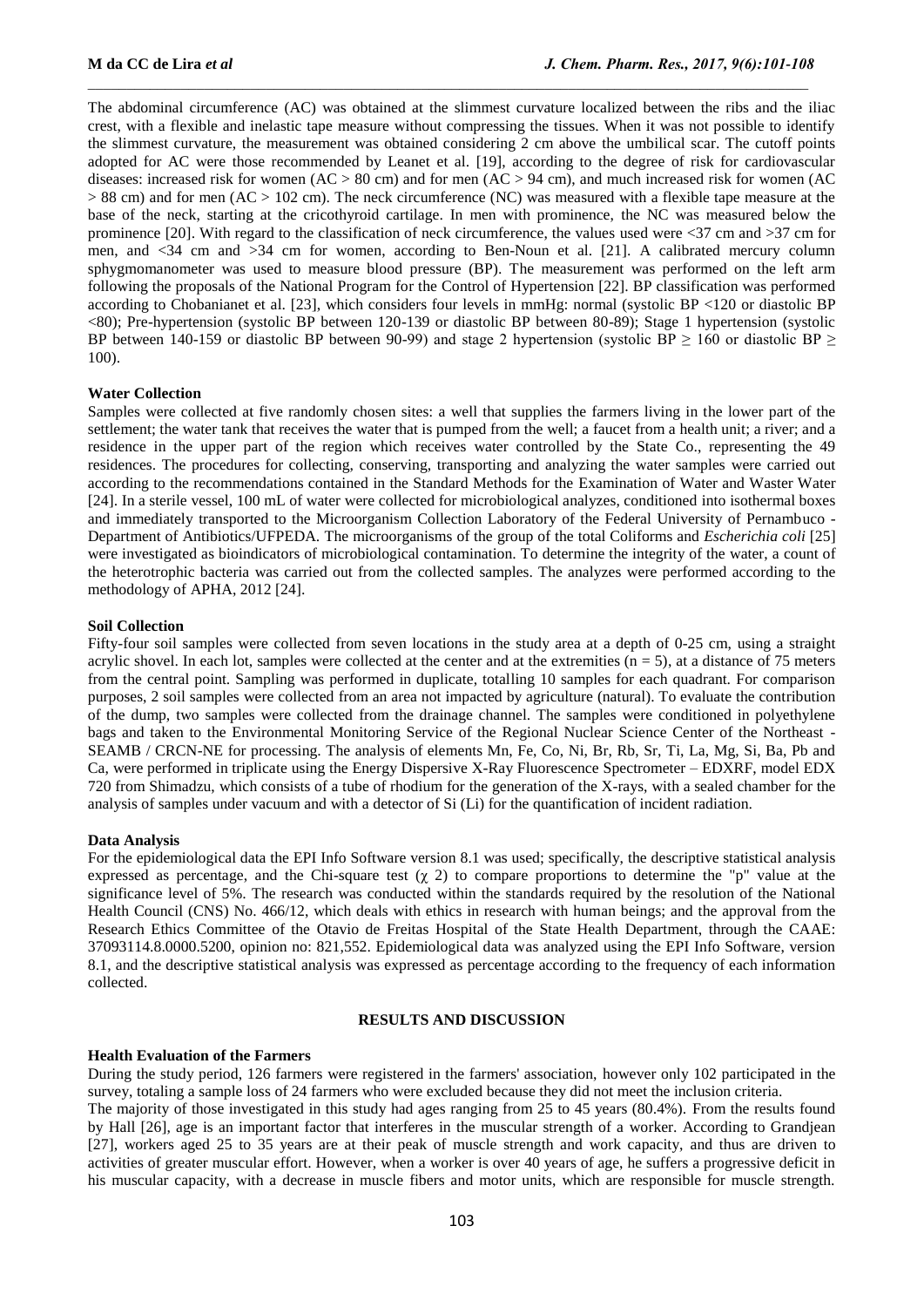Working time in agricultural production greater than 20 years (57.9%). Regarding the hours dedicated to this activity, this study showed that 30.4% of farmers worked more than 8 hours a day.

The study shows that the number of women (19.6%) is lower than that of men, due to the fact that activities such as caring for the house, food making and care of children and husbands are attributed to them. Thus the number of women who are part of the farmers' association is smaller, as was the case in Guérin [28]. This data is also corroborated in other studies involving farmers [29,30].

Regarding the risky behavior to human health analyzed in this study, the use of alcoholic beverages deserves emphasis as a habit of approximately 58% of the farmers, while 25.7% use cigarettes. Reuse of agrochemical packaging and the absence of the use of EPIS were also present at percentages of 12.8% and 40.2%, respectively (Table 2). The study showed that many farmers (40%) did not use personal protective equipment (PPE). In a study conducted in the state of Rio Grande do Sul, 100% (11) of the rural workers investigated who used agrochemicals did not use PPE [6]. The Ministry of Health indicates the correct and concomitant use of all personal protection equipment, and reinforces that the disuse of this protection increases the likelihood of intoxication and health problems [31].

| <b>Variable</b>                     |            |    | $\frac{6}{9}$ |
|-------------------------------------|------------|----|---------------|
|                                     | $22 - 45$  | 60 | 59.8          |
| Age range                           | $45 - 72$  | 42 | 41.2          |
|                                     | Female     | 20 | 19.6          |
| <b>Sex</b>                          | Male       | 82 | 80.4          |
|                                     | Illiterate | 13 | 12.8          |
| Education (years of study)          | $01-Apr$   | 29 | 28.4          |
|                                     | $04-Au$ g  | 47 | 46.1          |
|                                     | $9 - 10$   | 13 | 12.7          |
|                                     | 5 to 10    | 13 | 12.7          |
| Time working in agriculture (years) | 11 to 20   | 30 | 29.4          |
|                                     | Above 20   | 59 | 57.9          |

**Table 1: Epidemiological profile of the studied workers of the Natuba Settlement, 2016**

Source: Natuba, 2015

In conjunction with other indicators (reuse of agrochemical packaging, smoking and alcohol consumption), non-use of PPE may be indicative of different types of chronic diseases. It is worth mentioning that agrochemical toxicity can be aggravated by these factors. According to the WHO [18], 36 million people died of chronic diseases from pesticides, 9 million being under 60 years of age. These are considered slow progression diseases, therefore long term health problems. However, they are the leading causes of death in the world, accounting for more than 60% of all deaths, especially in low-income countries [4].

**Table 2: Distribution of farmers with health risks - Natuba-PE**

| <b>Variables</b>                 | N  | $\frac{0}{0}$ |
|----------------------------------|----|---------------|
| Uses alcoholic beverages         | 59 | 57.8          |
| Smokes cigarettes                | 26 | 25.7          |
| Reuses agrochemical packaging    | 13 | 12.8          |
| Does not use PPE during activity | 41 | 40.2          |
| Source: Natuba, 2015             |    |               |

The main clinical findings of the farmer population of this study are described in Table 3, with predominance of reports related to headaches (23.5%), dizziness (2.9%) and swelling of ankles and feet (2.9%). According to Hoshino et al. [32], subjective and constant symptoms from exposure to agricultural activity - associated to the use of pesticides - may represent early signs of intoxication, which may be confirmed from the results presented. His study also observed that these nonspecific signs and symptoms are present in several pathologies that many workers underestimate. They don't perceive a relation between their agricultural activity – including the use of pesticides – and the symptoms they have, and they consider that headaches, dizziness, epigastric pain, and others are natural processes resulting from their work.

**Table 3: Clinical profile of the farmers of the Natuba- PE Settlement from October to December 2014**

| <b>Signals and Symtoms</b>     | N              | $\frac{0}{0}$ |  |  |
|--------------------------------|----------------|---------------|--|--|
| Headache                       | 24             | 23.53         |  |  |
| Nausea                         | $\overline{2}$ | 1.96          |  |  |
| <b>Diziness</b>                | 3              | 2.94          |  |  |
| Fatigue                        | 1              | 0.98          |  |  |
| Loss of memory                 | 1              | 0.98          |  |  |
| Swelling of ankles, feet       | 3              | 2.94          |  |  |
| Reduction of urine             | 1              | 0.98          |  |  |
| Sleep disorder                 | $\overline{2}$ | 1.96          |  |  |
| Diarrhea                       | 1              | 0.98          |  |  |
| Epigastric pain                | 1              | 0.98          |  |  |
| Dermatitis                     | 1              | 0.98          |  |  |
| Others                         | 16             | 15.69         |  |  |
| $E_{\text{out}}$ Matuka $2015$ |                |               |  |  |

Fonte: Natuba, 2015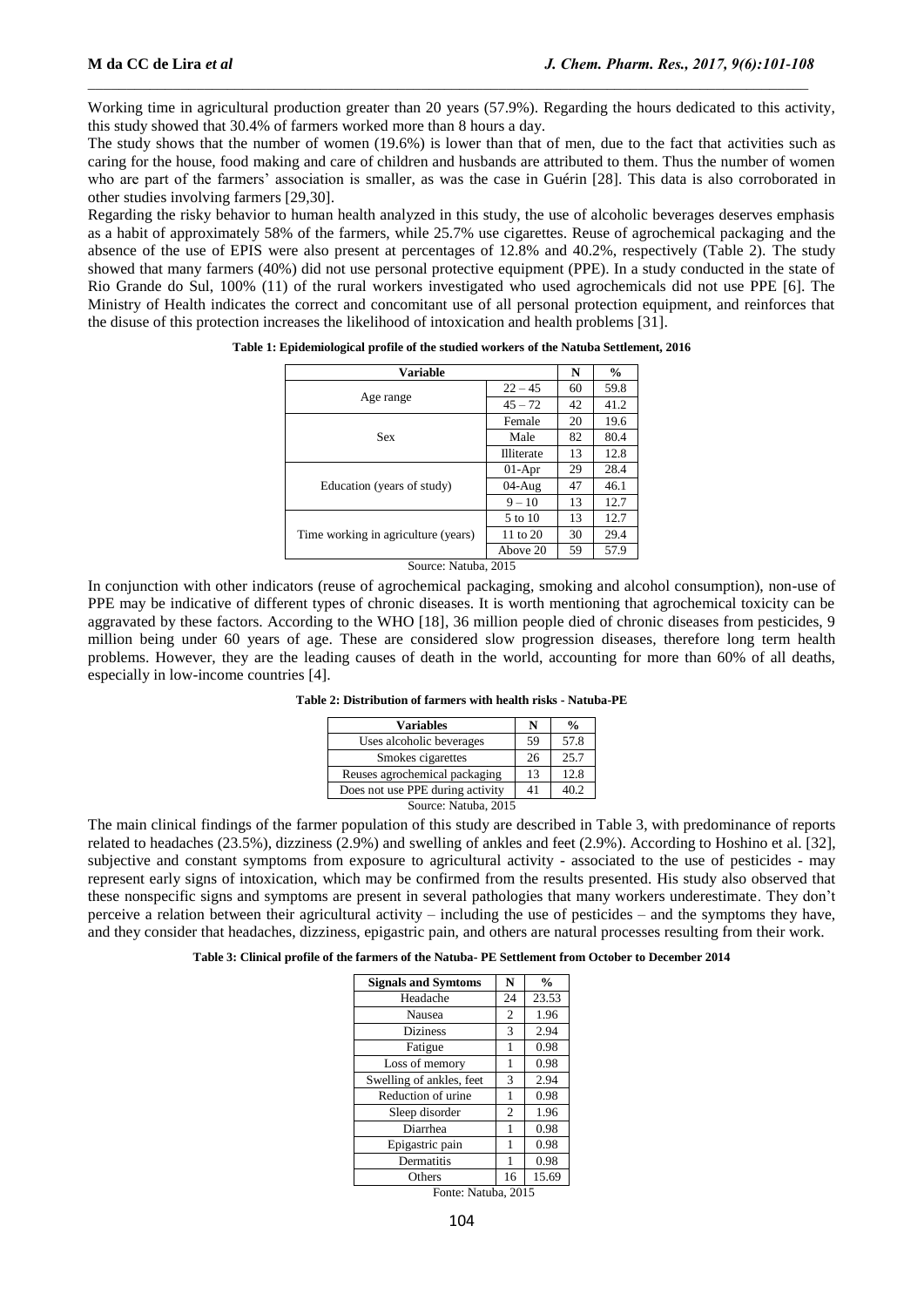Obesity is one of the greatest public health problems in the world, and is associated with an increase in cardiovascular mortality [33]. Anthropometric indicators have been used to identify overweight and obesity. In 2011, the Ministry of Health published that 48.5% of the Brazilian population is overweight, the highest percentage being men at 52.6%, women corresponding to 44.7%. When comparing the sum of the results of overweight and obesity obtained by the BMI of the farmers, the study verified that 45 were male, and 13 female, corroborating with other published data [34].

Table 4 presents an analysis of the risks assessed for cardiovascular disease (body mass index, blood pressure, absominal circumference and neck circumference) according to the respondents. Neck circumference was the only variable that presented a significant statistical difference among groups ( $p = 0.000$ ).

As for the anthropometric index of the AC, the risk is higher in men  $(n = 33)$  than in women  $(n = 18)$ , and there is a correlation between an AC above the standard and an increased NC, confirming the findings by Ben Noun et al. [35]. Therefore, alterations in AC reflect the male standard of fat distribution and the changes in the risk factors for cardiovascular disease. When comparing the use of AC with this pathology, it was identified as having a strong association with this disease [36,37].

The results of the risk criteria for cardiovascular diseases, according to NC, showed that it was more pronounced in men (48.78%) than in women (25%). Hypertension, diabetes and dyslipidemias are associated with increased NC, and are also related to insulin resistance [35-41]. High blood pressure appears in 68 of the farmers in this study, increasing risk for cerebrovascular disease, coronary heart disease, congestive heart failure and chronic renal failure [42].

With regard to heart disease and pesticide exposure, the Oregon report presents an epidemiological study on the risks of coronary disease and the activity of the enzyme paraoxonase [43].

**Table 4: Distribution of cardiovascular evaluation variables according to sex in the population of farmers of the Natuba- PE Settlement from October to December 2014**

| <b>Varibles</b>           | <b>Male</b>    |               | <b>Female</b>  |               | $\mathbf{X}^2$ |          |  |
|---------------------------|----------------|---------------|----------------|---------------|----------------|----------|--|
| <b>BMI*</b>               | N              | $\frac{0}{0}$ | N              | $\frac{0}{0}$ |                | р        |  |
| $<$ 18.5 (low weight)     | $\overline{c}$ | 2.4           | $\Omega$       | $\Omega$      | 3.49           |          |  |
| $18.5 - 24.99$ (eutrophy) | 36             | 43.9          | 6              | 30            |                |          |  |
| $25 - 29.99$ (overweight) | 31             | 37.8          | 12             | 60            |                | 0.321    |  |
| $\geq$ 30,00 (obesity)    | 13             | 15.9          | $\overline{c}$ | 10            |                |          |  |
| <b>TOTAL</b>              | 82             | 100           | 20             | 100           |                |          |  |
| $AP**$                    |                |               |                |               |                |          |  |
| Normal                    | 10             | 12,2          | $\overline{c}$ | 19            |                | 0.369    |  |
| Limitrophe                | 31             | 37,8          | 11             | 55            | 1.98           |          |  |
| Hypertensive              | 41             | 50            | 7              | 35            |                |          |  |
| <b>TOTAL</b>              | 82             | 100           | 20             | 100           |                |          |  |
| $AC$ (cm)***              |                |               |                |               |                |          |  |
| < 80                      | 12             | 14.6          | $\overline{c}$ | 10            |                |          |  |
| 80-88                     | 22             | 26.8          | 6              | 30            |                |          |  |
| 89-93                     | 16             | 19.5          | 3              | 15            |                | 0.954    |  |
| 94-102                    | 19             | 23.2          | 5              | 25            | 0.67           |          |  |
| >102                      | 13             | 15.9          | $\overline{4}$ | 20            |                |          |  |
| <b>TOTAL</b>              | 82             | 100           | 20             | 100           |                |          |  |
| $NC$ (cm)***              |                |               |                |               |                |          |  |
| $<$ 35                    | 10             | 12.2          | 14             | 70            | 29.8           |          |  |
| $36 - 39$                 | 45             | 54.9          | 4              | 20            |                | $\theta$ |  |
| >39                       | 27             | 32.9          | $\overline{c}$ | 10            |                |          |  |
| <b>TOTAL</b>              | 82             | 100           | 20             | 100           |                |          |  |

\* BMI = Body Mass Index; \*\* AP = Aterial Pressure; \*\*\* AC and NC = Abdominal Circumference and Neck Circumference. Source:Natuba, 2015

## **Characteristics of Water Quality for Human Consumption**

For approximately 70 years now microorganisms originating from feces have been used to interpret the degree of fecal pollution in water, since they are usually present in the excreta of humans as well as other vertebrates. Among these microorganisms, the bacterium *Escherichia coli* is considered the most important pathogenic indicator of fecal origin [44]. Water quality is an indispensable condition for the maintenance of life as it directly influences people's health [45]. The presence of faecal coliforms, including *E. coli*, in waters stored in clay pits is possibly associated with the precarious sanitary conditions of the community, since preventive measures are not taken to control the access of people and animals to these bodies of water, transforming them into continuous sources of contamination [46]. The result of the analysis of the water consumed by the population (Table 5), showed that the water treated by the state Co. responsible for its distribution maintains its quality until it reaches the farmers' homes. However, the residents that are supplied water through a well or river are subject to having their health compromised. This is made evident with the incidence of total coliforms and *E. coli* in results that are not admissible by the Ordinance No. 2914 [25], of the Ministry of Health of December 11, 2011 – even while results for heterotrophic bacteria were below 500 UFC/mL.

## **Chemical Analysis of the Soil**

Soil chemical studies evaluate the distribution of the elements and the processes that govern the flows among different land typologies. Soil science evaluates the controlling factors of distribution, mobility and bioavailability of the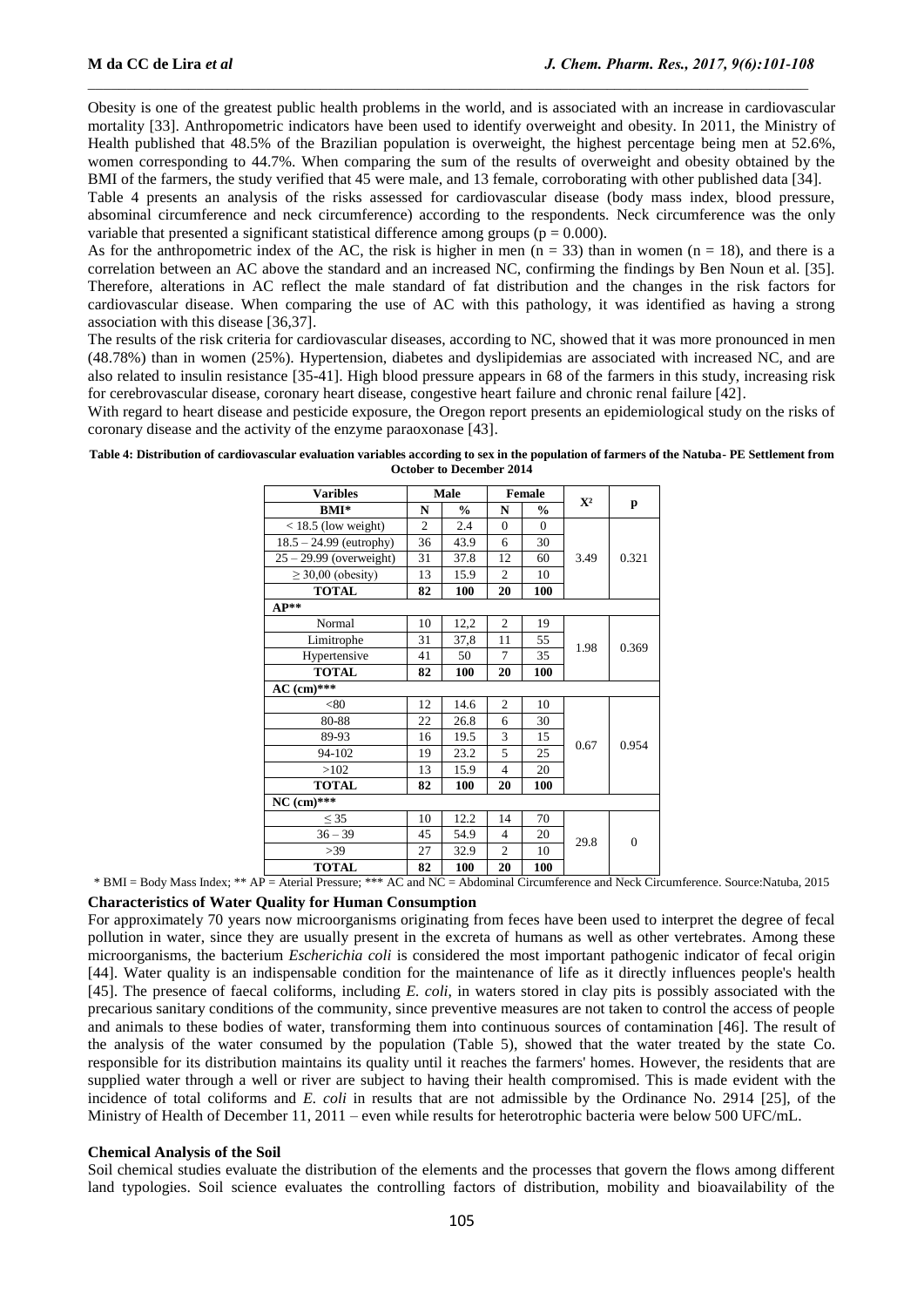chemical elements, from natural and anthropic sources. This in turn is important for geochemical studies and for the better understanding of the difference between the natural concentration of the elements and the effects of the Anthropic origin of these elements [47].

| Table 5: Microbiological analysis of the water used for human consumption in the region of the Natuba-PE settlement from October to |
|-------------------------------------------------------------------------------------------------------------------------------------|
| December 2014                                                                                                                       |

| <b>Sample points</b> | <b>Total Coliforms</b> | E. coli | <b>Heterotrophic Bacteria</b> |  |
|----------------------|------------------------|---------|-------------------------------|--|
| Well                 |                        |         | 27 Ufc/Ml                     |  |
| Water tank           |                        |         | 54 Ufc/mL                     |  |
| Faucet               |                        |         | 82 Ufc/mL                     |  |
| River                |                        |         | 200 Ufc/mL                    |  |
| State Co.            |                        |         | $115 \text{ Ufc/mL}$          |  |
| Source: Natuba, 2015 |                        |         |                               |  |

By studying the soil-forming factors that influence the distribution of the elements, it is generally possible to separate natural variability, as the flows and the distributions of the material from their source to the soil will be linked to pedogenetic and geomorphological processes. The principal component analysis (PCA) was used to verify the correlations among chemical elements through principal components 1, 2 and 3. As a result of PCA, principal component 1 explained 31.10% of the total variance, while principal component 2 explained 22.20%, and principal component 3 explained 18.33%. For this analysis, two principal components were chosen, and this led to the explanation of 71.63% of the total variance of the data. Figures 2A and 2B shows the relationships among the principal components NC 1  $\times$  NC 2 (A) and NC 3  $\times$  NC 1 (B), demonstrating the association among the quantified chemical elements in the soils of the investigated quadrants. According to the analysis, groups of chemical elements were identified, such as Mn-Ti-Zn; Br-Ca-P-Sr; Co-Fe-V; La-Sr-Mn; Ca-Fe-P-Ni. It should be noted that the relationships among chemical elements were considered complex.



**Figure 2: Grouping of the variables from the analysis by principal components. A) Values of principal components 1×2; B) Values of principal components 3×1**

The formed groups observed through the principal component analysis may suggest a possible contamination of the soil, due to the association amongst the toxic elements. The relationship among the elements Mn-Ti-Zn may be associated to fertilizer use by the settlement's farmers, especially Ti, which is widely used in the production of pesticides and herbicides [48]. The groups formed by Co-Fe-V, as well as Ca-Fe-P-Ni may be interconnected due to the use of agrochemicals, since the chemical elements Co, Fe and Ni are found in the composition of fertilizers; however, Ca and P appear in the soil because they are used for correction. The presence of V is usually associated with Fe, but it is also present in mafic and ultramafic rocks that are rich in ferromagnesian minerals [49].

The association among the chemical elements Br-Ca-P-Sr and La-Sr-Mn, regarding the presence of calcium and phosphorus is related to their use in soil correction. Br is used in the form of methyl bromide as a fumigant for pest control, and can be found in the soils of the settlement. Sr is present in the air, soil, dust and surface water, aside from being an additive for diesel fuel. As the agricultural area is located at the margins of highway BR-232, which has intense flow of heavy vehicles, there may also be a correlation here. The presence of La is due to its use in fertilizers that are spread over the cultivated areas [48,49].

## **CONCLUSION**

Human health can be affected by way of the environment, occupation and food, in association with socio-demographic and epidemiological factors. The contribution of the environment is of fundamental importance for the understanding of human illness. To these, other factors may be added, such as deficiency of technical assistance in rural areas, the difficulty of enforcing the law and the responsibility of the workers themselves, as contributors to the consolidation of the impact on human health which results from the use of agrochemicals - one of the largest public health problems in rural areas, especially in developing countries.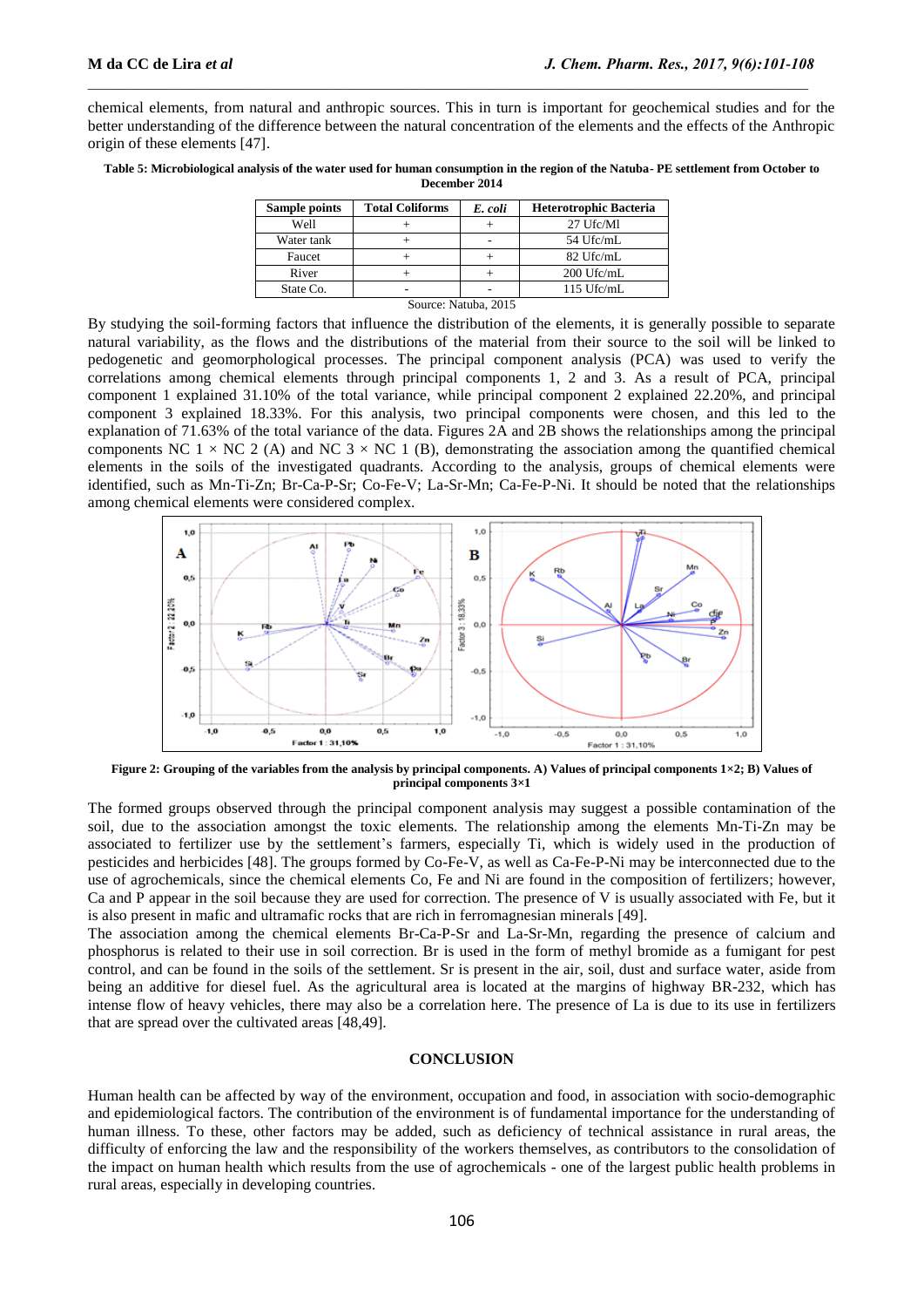The study showed that the quality of water distributed by the state Co. presents acceptable standards, according to the ordinance of the Ministry of Health. However, the study also reported that there is a part of the population that is supplied by wells and the river, and by the same ordinance this water is considered unfit for consumption. Thus, it is necessary for Government entities to extend equal access to acceptable water to the entire population.

The results obtained by the Energy dispersive X-ray Fluorescence spectrometry (EDXRF) can be used to evaluate the modifications in the chemical elements present in the soil - which is submitted to different systems of use and management. The PCA showed association of chemical elements Mn-Ti-Zn; Br-Ca-P-Sr; Co-Fe-V; La-Sr-Mn; and Ca-Fe-P-Ni, quantified in the soils of the investigated quadrants, and these were linked to natural and anthropic alterations of the study region.

Thus, the importance of conducting an environmental and human study in agricultural areas contributes as an indicator for planning actions and measures to promote health and environmental care, and to reduce the population's exposure to risks.

### **ACKNOWLEDGEMENTS**

Regional Center of Nuclear Sciences of the Northeast and Farmers Association of Natuba.

#### **REFERENCES**

- [1] T Velea; L Gherghe; V Predica. *R Krebs. Environ Sci Pollut*. **2009,** 1(16), 27-32.
- [2] M Romic; D Romic. *Environ Geol.* **2003**, 43, 795-805.
- [3] FF Carneiro; W Pignati; RM Rigotto; LGS Augusto; A Rizollo; NM Muller. *Abrasco*. **2012,** 1(1), 1-98.
- [4] S Mostafalou; M Abdollahi. *Toxicol Appl Pharmacol*. **2013**, 268, 157-177.
- [5] S Mostafalou; M Abdollahi; MA Eghbal; KN Saeedi. *Adv Pharm Bull*. **2012**, 2(1), 79-88.
- [6] A De Souza; AR Medeiros; AC De Souza; M Wink; IR Siqueira; MB Ferreira; L Fernandes; MP Loayza Hidalgo; IL Silva Torres. *Cien Saude Colet*. **2011**, 16(8), 3519-3528.
- [7] M Abdollahi; A Ranjbar; S Shadnia; S Nikfar; A Rezaie. *Med Sci Monit*. **2004**, 10(6), 141-147.
- [8] S Khan; S Rehman; AZ Khan; MA Khan; MT Shah. *Ecotoxicol Environmen Safety.* **2013**, 73, 1820-1827.
- [9] ML Fernandes Neto; PN Sarcinelli. *Eng Sanit Amb.* **2009**, 14(1), 69-78.
- [10] C Sun; C Bi; Z Chen; D Wang; C Zhang; Y Sun; Z Yu; D Zhou. *J Geogr Sci.* **2010**, 20, 135-147.
- [11] MK Turkdogan; K Fevzi; K Kazim; T Ilyas; U Ismail. *Environ Toxic Pharm*. **2003**, 13, 175-179.
- [12] G Nordberg; T Jin; A Bernard; S Fierens; J P Buchet; T Ye; Q Kong; H Kong. *Ambio.* **2002**, 9, 478-481.
- [13] HH Dieter; TA Bayer; G Multhaup. *Acta Hydroch Hydrob*. **2005**, 33, 72-78.
- [14] S Muhammad; MT Shah; S Khan*. Micro Chem*. **2011**, 98, 334-343.
- [15] MM Veiga; DM Silva; LBE Veiga; MVC Faria. *Cad Saúde Pública.* **2006**, 22(11), 2391-2399.
- [16] J Brigante, ELG Espíndola, J Povinelli, MN Eler, M R Silva, CB Dornfeld, AM Nogueira. Limnologia fluvial: um estudo no Rio Mogi-Guaçu, 1 st edition, Rima, São Carlos, **2002**, 23-53.
- [17] World Health Organization. The Who recommended classification of pesticides by hazard, **2014**.
- [18] World Health Organization*.* Obesity and overweigh, **2014**.
- [19] M Leane; J Lara. JO Hill*. BMJ*. **2006**, 333, 959-962.
- [20] L Ben-Noun; *A Laor. Obes Res*. **2003**, 1(2), 226-231.
- [21] L Ben-Noun; E Sohar; A Laor*. Obes Res*. **2001**, 9(8), 470-477
- [22] BRASIL. Cadernos de Atenção Básica, **2013**, 37.
- [23] AV Chobanian; GL Bakris; HR Black; WC Cushman; L A Green; JL Izzo; et al. *Hypertension*. **2003**, 42, 1206-1252.
- [24] APHA. Standard Methods for the Examination of Water and Waste Water, **2012**, 22(2).
- [25] BRASIL. Portaria MS Nº 2914, **2011**.
- [26] SJ Hall. *Biomecânica básica*. **2009**, 16, 542.
- [27] E Grandjean. Manual de Ergonomia Adaptando o trabalho ao homem, **2008**.
- [28] I Guérin. Sociologia Econômica e Relações de Gênero, **2003**.
- [29] LO Severo; MR Cezar-vaz; VZ Costa; D Simon; LP Rocha; AM Borges. *J Nurs UFPE on line.* **2012**, 6(12), 2950-2958.
- [30] LD Ubessi; C Ubessi; RM Kirchner; VMR JARDIM; EMF Stumml. *J Nurs UFPE on line.* **2015**, 9(4), 7230- 7238.
- [31] AS Brito; PL Libardi; PJ Ghiberto. *R Bras Ci Solo.* **2009**, 33(2), 295-303.
- [32] ACH Hoshino; FH Pacheco; CK Taguchi; S Tomita; MF Miranda, *Rev CEFAC.* **2003**, 11(4), 681-687.
- [33] BA Gonzalez; P Hartge; JR Cerhan; AJ Flint; L Hannan; R MacInnis. *N Engl J Med.* **2010**, 363(23), 2211- 2219.
- [34] Brasil. Vigitel: vigilância de fatores de risco e proteção para doenças crônicas por inquérito telefônico. **2010**.
- [35] LL Ben-Noun; A Laor. *Exp Clin Cardiol.* **2006,** 11(1), 14-20.
- [36] GR Dagenais; Q Yi; JF Mann; J Bosch; J Pogue; S Yusuf. *Am Heart J.* **2005**, 49(1), 54-60.